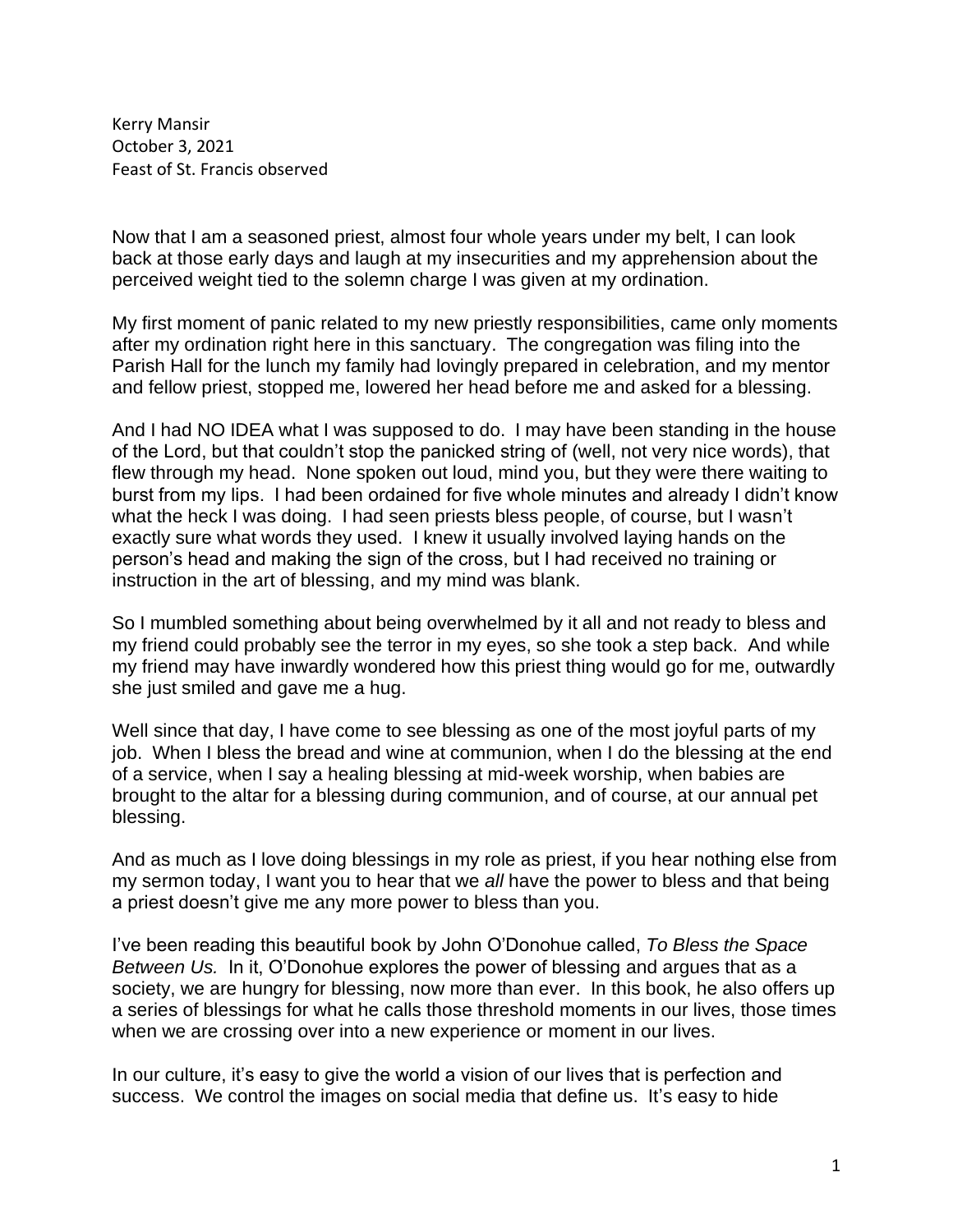anxiety, loneliness, and even despair. And we move at such a fast pace that we often don't even know until it's too late, that we are desperately missing authentic and honest connection with each other. O'Donohue claims that , "We have fallen out of belonging. [And] Consequently, when we stand before crucial thresholds in our lives, we have no rituals to protect, encourage and guide us as we cross over into the unknown." (xiv)

Even eight hundred years ago, St. Francis was able to perceive the emptiness of worldly success and wealth. And he devoted his life to both seeking blessing and giving blessing. He knew that the gift of God's creation was our first blessing. He looked to the sun and moon and stars; to the trees, flowers, mountains, rivers and oceans; and to all the curious creatures for a sign of blessing. And he spent much of his days calling blessing upon those he encountered, particularly the poor and the sick—those most in need of touch and recognition and love. A blessing says, I see you. You have worth. You are loved by God. It is reassurance like we heard in our Psalm this morning, "The Lord shall watch over your going out and your coming in, from this time forth for evermore."

Today, we are desperate for meaning and belonging. And we need to rediscover our power to bless one another. Priests typically bless by placing their hands on the head of a person. But there's not just one way to give a blessing, though touch is important. O'Donohue tells us that, "Wherever one person takes another into the care of their heart, they have the power to bless." (207) And then reminds us, "When one is in sorrow or pain, touch can be the silent language that says everything; it travels deeper than words can." (208). Perhaps that is one more reason why the pandemic has left us feeling hollowed out and empty at times. The need for physical distancing has meant fewer opportunities for that touch between friends that is the silent language of blessing.

And perhaps this need for blessing, especially during the pandemic, is one reason why so many people have adopted pets in the past eighteen months. Cats and dogs and other pets have an amazing ability to comfort us and bring joy—they have their own silent language of love for their caretakers that travels deeper than words can.

Blessing can even be called upon inanimate objects, in the hope that they will become infused with the power to protect. Several weeks ago, we had our blessing of the backpacks before we sent our children and teachers back to a new school year. Starting a new year of school is an important transition at any time with not only academic but social challenges and kids trying to figure out who they are. But for the past two years, kids have returned to school under the cloud of a pandemic with all of the anxiety and unknowns that go with that. So blessing this threshold moment seemed more important than ever.

I said the backpack blessing and laid my hand on each of the backpacks of those gathered, calling on God to look over them in the coming year. A parent shared a story with me a couple weeks later, telling me that, as her daughter Lani, a first grader, was preparing for school, she told her mother that she could no longer store anything in the front pocket of her backpack. Because that's where the blessing was, and nothing else